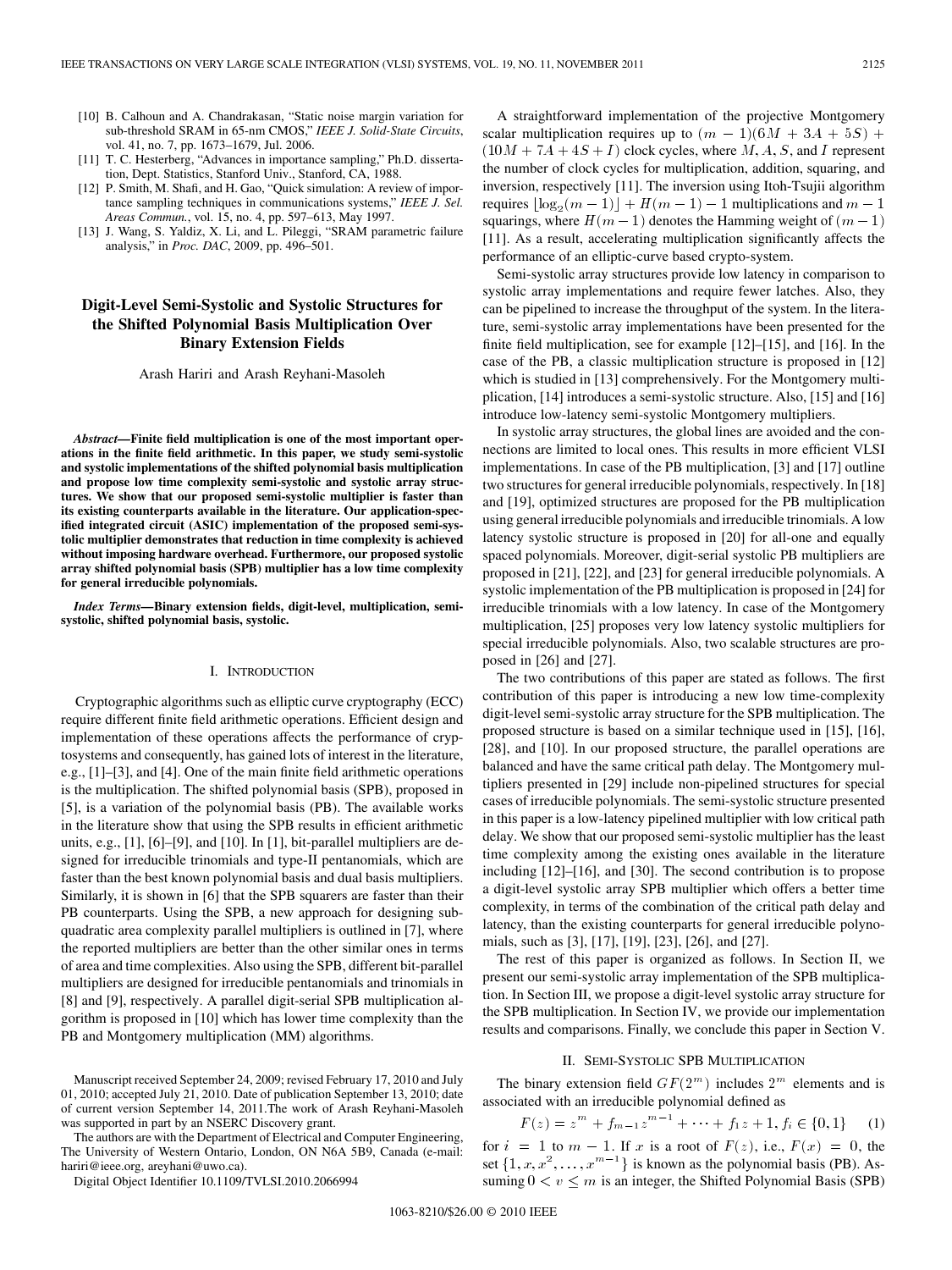for  $GF(2^m)$  is defined as the set  $\{x^{-v}, x^{-v+1}, \dots, x^{m-v-1}\}$  [5]. Asfor  $GF(2^m)$  is defined as the set  $\{x^{-v}, x^{-v+1}, \dots, x^{m-v-1}\}$  [5]. Assuming  $A, B \in GF(2^m)$ , one can write  $A = \sum_{i=0}^{m-1} a_i x^{i-v}$  and for  $GF(2^m)$  is defin<br>suming  $A, B \in G$ .<br> $B = \sum_{i=0}^{m-1} b_i x^{i-v}$  $b_i x^{i-v}$ , where  $a_i, b_i \in \{0, 1\}$ . The multiplication in the SPB is defined as

as  

$$
C = \sum_{i=0}^{m-1} c_i x^{i-v} = A \cdot B \mod F(x).
$$
 (2)

Note that C is also a field element of degree  $m - 1 - v$ .

By expanding B, the SPB multiplication shown in (2) can be written<br>as<br> $C = b_0 A x^{-v} + b_1 A x^{-v+1} + \cdots + b_{v-1} A x^{-1}$ as

as  
\n
$$
C = b_0 A x^{-v} + b_1 A x^{-v+1} + \dots + b_{v-1} A x^{-1}
$$
\n
$$
+ b_v A + \dots + b_{m-1} A x^{m-v-1} \mod F(x). \quad (3)
$$

Now, we split  $C$  in (3) into two polynomials as follows:

$$
C' = b_0 A x^{-v} + b_1 A x^{-v+1} + \dots + b_{v-1} A x^{-1} \mod F(x)
$$
 (4)  

$$
C'' = b_v A + b_{v+1} A x + \dots + b_{m-1} A x^{m-v-1} \mod F(x).
$$
 (5)

Our objective is to implement (4) and (5) independently and in parallel. In this regard, for (4) we define a recursive equation as

$$
A'^{(i+1)} = A'^{(i)} \cdot x^{-1} \bmod F(x) \tag{6}
$$

where  $A^{(0)} = A$ , and  $i = 1, \dots, v - 1$  and we write (4) as  $C' =$  $b_0 A^{(v)} + b_1 A^{(v-1)} + \cdots + b_{v-1} A^{(1)}$ . Now, another recursive equation is defined as

$$
C'^{(i+1)} = b_{v-i}A'^{(i)} + C'^{(i)}, \qquad i = 1, \cdots, v \tag{7}
$$

where  $C'^{(0)} = C'^{(1)} = 0$  and  $C' = C'^{(v+1)}$ . As a result,  $C'$  is obtained after  $v + 1$  iterations (i.e., clock cycles). This is because one extra iteration is required to compute  $A'(1)$ . Let  $A'(i)$  be represented as  $a'^{(i)}_{m-1}x^{m-1} + \cdots + a'^{(i)}_{1}x + a'^{(i)}_{0}$ . Now, (6) is written as

$$
A'^{(i+1)} = \left(a'^{(i)}_{m-1}x^{m-2} + \dots + a'^{(i)}_1 + a'^{(i)}_0x^{-1}\right) \cdot x^{-\nu} \mod F(x).
$$
\n(8)

Using the fact that  $F(x) = 0$ , it follows  $x^{-1} = x^{m-1} +$  $f_{m-1}x^{m-2} + \cdots + f_1$  [29]. Thus, (8) is rewritten as

$$
A'^{(i+1)} = \left(a_0'^{(i)}x^{m-1-v} + \left(a_0'^{(i)}f_{m-1} + a_{m-1}'^{(i)}\right)x^{m-2-v} + \cdots + \left(a_0'^{(i)}f_1 + a_1'^{(i)}\right)x^{-v}.
$$
\n(9)

It can be concluded from (9) that for general irreducible polynomials, this operation has the critical path delay of  $T_A + T_X$ , where  $T_A$  and  $T_X$  represent the delay of a two-input AND gate and a two-input XOR gate, respectively. The second recursive equation, (7), is written as  $C'^{(i+1)} = (b_{v-i} a'_{m-1} + c'_{m-1}) x^{m-1-v} + \cdots + (b_{v-i} a'_{0}^{(i)} + c'_{0}^{(i)}) x^{-v}.$ One can notice that this operation has the critical path delay of  $T_A + T_X$ for general irreducible polynomials as well. As (6) and (7) are computed in parallel, the computation of  $C'$  in (4) has the critical path delay of  $T_A + T_X$  and requires  $v + 1$  clock cycles (i.e., iterations).

Next, we consider (5). The structure proposed in [13] can be used to implement this part. First, the following recursive equation is defined with the maximum degree of  $m - v - 1$  using the SPB

$$
A''^{(i+1)} = A''^{(i)} \cdot x \mod F(x) \tag{10}
$$



Fig. 1. One-dimensional semi-systolic SPB multiplier.

where  $A''^{(0)} = A$  and  $i = 0, \dots, m - v - 2$ . By rewriting (5) and using (10), one obtains  $C'' = b_v A^{(0)} + b_{v+1} A^{(1)} + \cdots + b_{m-1} A^{(m-v-1)}$ , which results in the following recursive equation:

$$
C''^{(i+1)} = b_{v+i}A''^{(i)} + C''^{(i)}, \qquad i = 0, \cdots, m - v - 1 \quad (11)
$$

where  $C'''^{(0)} = 0$  and  $C''' = C'''^{(m-v)}$ . Therefore,  $C'''$  is obtained after  $m - v$  iterations (i.e., clock cycles). Using the fact that  $x^m =$  $f_{m-1}x^{m-1} + \cdots + f_1x + 1$  and similar to (9), (10) can be realized in hardware with the critical path delay of  $T_A + T_X$ . Similarly, (11) can be implemented with the critical path delay of  $T_A + T_X$ .

Similar to  $C'$ ,  $C''$  is obtained by computing (10) and (11) in parallel. As a result, this operation has the critical path delay of  $T_A + T_X$  and requires  $m - v$  clock cycles (i.e., iterations). It is noted that (4) is a SPB multiplication which only processes  $v$  least significant bits of the operand B. Also, (5) is a PB multiplication which processes  $m-v$  most significant bits of the operand  $B$ . As a result, the delay of obtaining  $C$ directly depends on the maximum delay of computing (4) and (5) which require  $v + 1$  and  $m - v$  clock cycles with the critical path delay of  $T_A + T_X$ , respectively. As C' and C'' are computed in parallel, it is efficient to have equal latencies in computing (4) and (5). Thus, we are interested in the following:

$$
v + 1 = m - v \Rightarrow v = \left\lfloor \frac{m}{2} \right\rfloor.
$$
 (12)

Note that  $(12)$  implies that m is an odd integer which is the common case in cryptographic applications [31]. Therefore, based on (12), the SPB multiplication can be performed efficiently if we choose  $v =$  $\lfloor (m)/(2) \rfloor$ . The algorithm associated with this SPB multiplication is shown in Algorithm 1. In each cycle of this algorithm, two bits of  $B$ are processed. In Steps 4 and 5 of this algorithm, we compute  $C' =$  $\sum_{i=0}^{v} b_{v-1-i}(A \cdot x^{-i+1}) \mod F(x)$  and  $C'' = \sum_{i=0}^{v} b_{v+i}(A \cdot$  $\overline{x^i}$  mod  $F(x)$ ) which are equal to (4) and (5), respectively. Note that in Algorithm 1,  $b_{-1} = 0$ .

# **Algorithm 1: Low time-complexity SPB multiplication algorithm**

Inputs: -- - - Output: - Step 1:     Step 2: For  to - Step 3:  -- - Step 4:  ---- Step 5:  - Step 6:  - Step 7:  -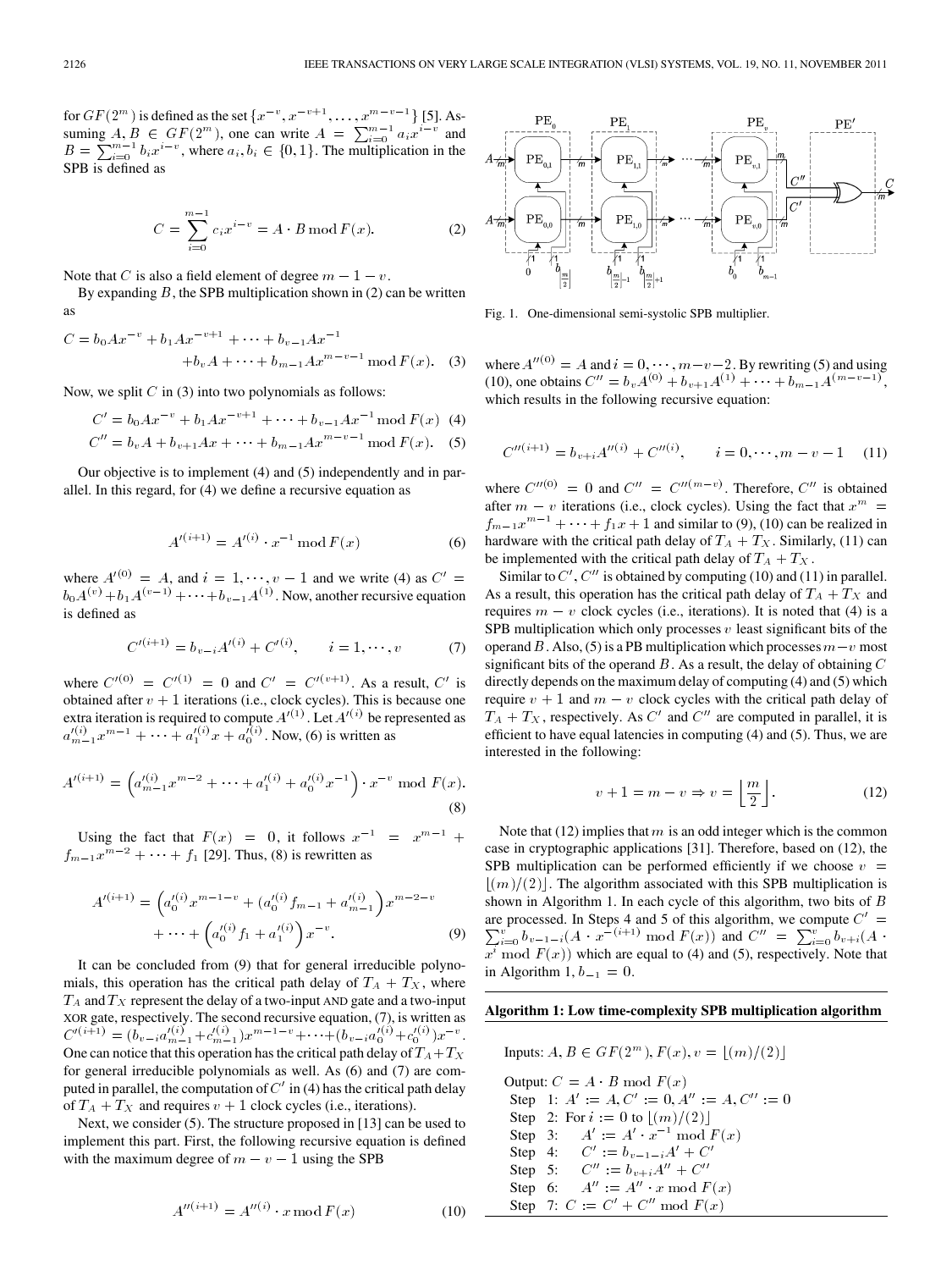



Fig. 4. Digit-level systolic array implementation of the SPB multiplication using general irreducible polynomials.







Fig. 3. Digit-level systolic array cell (the black dots represent latches).

Now, we present a semi-systolic structure for Algorithm 1 in Fig. 1 using  $(6)$ ,  $(7)$ ,  $(10)$ , and  $(11)$ . The main loop in Algorithm 1 (Step 2) has  $v + 1$  iterations and consequently, the semi-systolic array structure requires  $v + 1$  processing elements (PEs). The PEs represented by  $PE_i$  for  $i = 0$  to v in Fig. 1 implement Steps 3–6 of Algorithm 1. To show the parallel operations, these PEs are split into two smaller PEs. The PEs represented by  $PE_{i,0}$  implement Steps 3 and 4, and the ones represented by  $PE_{i,1}$  implement Steps 5 and 6 of the algorithm. This means that  $PE_{i,0}$  realizes (6) and (7), and  $PE_{i,1}$  realizes (10) and (11). Finally, the last step of the algorithm (Step 7) requires a different PE which is labeled as  $PE'$  in Fig. 1.

Now, we present this semi-systolic array structure in more details as shown in Fig. 2(a). The cells are shown with two indices represented by  $(i, j)$ , where  $0 \le i \le [(m)/(2)]$  is the row number starting from

TABLE I COMPARISON OF THE SEMI-SYSTOLIC ARRAY FINITE FIELD MULTIPLIERS

| Structure   | #Cells                                                                 | A cell             | CPD          | Latency                                      |
|-------------|------------------------------------------------------------------------|--------------------|--------------|----------------------------------------------|
| $[12]$ : PB |                                                                        | XOR3:1             |              |                                              |
|             | m <sup>2</sup>                                                         | AND: 2<br>Latch: 3 | $T_A+T_{X3}$ | $\boldsymbol{m}$                             |
|             |                                                                        | XOR: 2             |              |                                              |
| $[13]$ : PB | m <sup>2</sup>                                                         | AND: 2             | $T_A+T_X$    | $\boldsymbol{m}$                             |
|             |                                                                        | Latch: 3           |              |                                              |
| $[14]$ : MM |                                                                        | XOR3:1             |              |                                              |
|             | $m \times (m+1)$                                                       | AND: 2             | $T_A+T_{X3}$ | $m+1$                                        |
|             |                                                                        | Latch: 3           |              |                                              |
| $[30]$ : PB | $(\lfloor \frac{m}{2} \rfloor + 1) \times m$                           | XOR: 6             | $T_A +$      |                                              |
|             | plus $m$ XOR                                                           | AND: 4             | $T_{X3}+T_M$ | $\lfloor \frac{m}{2} \rfloor + 2$            |
|             | gates                                                                  | Latch: 5           |              |                                              |
| $[15]$ : MM | $\left(\left\lfloor \frac{m}{2} \right\rfloor + 1\right)$ × m          | XOR: 4             |              |                                              |
|             | plus $m$ XOR                                                           | AND: 4             | $T_A+2T_X$   | $\left\lfloor \frac{m}{2} \right\rfloor + 2$ |
|             | gates                                                                  | Latch: 5           |              |                                              |
| $[16]$ : MM | $\left(\left\lfloor \frac{m}{2} \right\rfloor + 1\right)$ × m          | XOR3:2             |              |                                              |
|             | plus $m$ XOR                                                           | AND: 4             | $T_A+T_{X3}$ | $\left \frac{m}{2}\right +2$                 |
|             | gates                                                                  | Latch: 6           |              |                                              |
| Fig. 2: SPB | $\left(\left\lfloor \frac{m}{2} \right\rfloor + 1\right)$ $\times$ $m$ | XOR: 4             |              |                                              |
|             | plus $m$ XOR                                                           | AND: 4             | $T_A+T_X$    | $\left\lfloor \frac{m}{2} \right\rfloor + 2$ |
|             | gates                                                                  | Latch: 5           |              |                                              |

TABLE II ASIC IMPLEMENTATION OF SEMI-SYSTOLIC STRUCTURES

| Multiplier | Critical path | Latency | Area $(\mu m^2)$ | Power $(mW)$ |  |  |  |
|------------|---------------|---------|------------------|--------------|--|--|--|
|            | delay $(ns)$  |         |                  |              |  |  |  |
| $m=31$     |               |         |                  |              |  |  |  |
| PB [13]    | 0.21          | -31     | 46, 767.75       | 54.23        |  |  |  |
| <b>SPB</b> | 0.21          | 17      | 41, 307.23       | 47.56        |  |  |  |
| $m=91$     |               |         |                  |              |  |  |  |
| PB [13]    | 0.28          | 91      | 417, 292.71      | 485.66       |  |  |  |
| <b>SPB</b> | 0.28          | 47      | 362, 039.06      | 405.99       |  |  |  |
| $m=131$    |               |         |                  |              |  |  |  |
| PB [13]    | 0.28          | 131     | 863, 966.36      | 1,002.43     |  |  |  |
| <b>SPB</b> | 0.28          | 67      | 752, 009.93      | 836.67       |  |  |  |

the top row, and  $0 \le j \le m-1$  is the column number starting from the right-hand side column. The row i in Fig. 2(a) represents  $PE_i$  shown in Fig. 1. To explain this structure, we show the internal structure of the main cell  $(i, j)$  in Fig. 2(b). Note that  $PE_{i,0}$  and  $PE_{i,1}$  have been merged. However, to distinguish between different PEs, we have shown the internal structures of  $PE_{i,0}$  and  $PE_{i,1}$  with gray and white gates, respectively. Corresponding to Steps 3–4 and 5–6, these two sets of gates work in parallel without any interaction. The last row of the structure implements Step 7 of Algorithm 1 (i.e.,  $PE'$  is Fig. 1) which includes  $m$  two-input XOR gates. Note that in the first row of Fig. 2(a),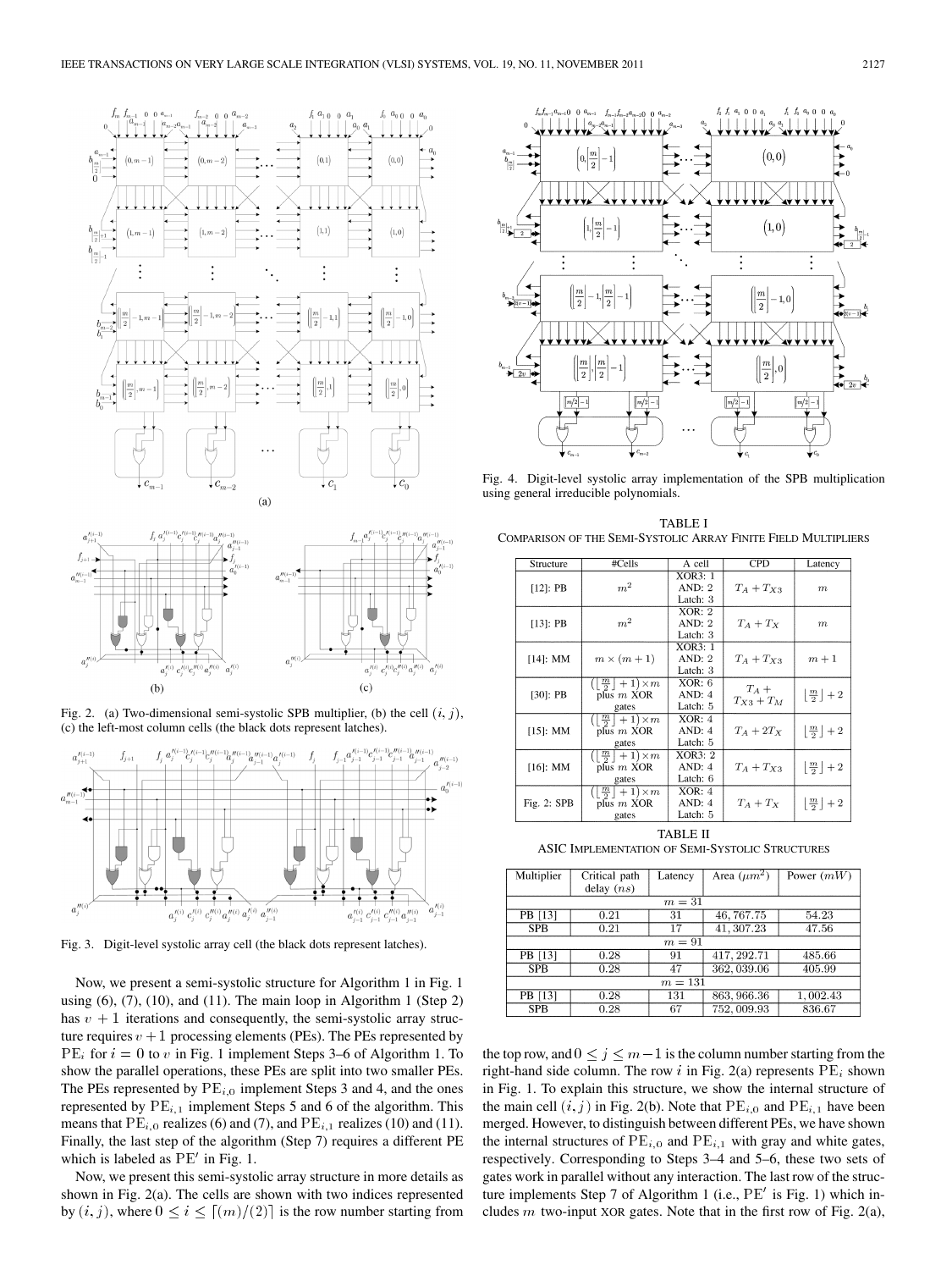| Structure              | Polynomial | $\#Cells$                                                          | A cell                                                             | <b>CPD</b>       | Latency                                     |  |  |  |
|------------------------|------------|--------------------------------------------------------------------|--------------------------------------------------------------------|------------------|---------------------------------------------|--|--|--|
| <b>Bit-Parallel</b>    |            |                                                                    |                                                                    |                  |                                             |  |  |  |
| $[3]$ : PB             | General    | m <sup>2</sup>                                                     | XOR: 2 AND: 2 Latch: 7                                             | $T_A+T_X$        | 3m                                          |  |  |  |
| $[17]:$ PB             | General    | XOR: 1 AND: 2 Latch: 7<br>$m^2$                                    |                                                                    | $T_A+T_{X3}$     | 3m                                          |  |  |  |
| $[19]$ : PB            | General    | $m^2$                                                              | XOR: 2 AND: 2 Latch: 2                                             |                  | 3m                                          |  |  |  |
| $[25]$ : MM            | Trinomial  | $m^2$                                                              | XOR: 1 AND: 1 Latch: 4                                             | $T_A+T_X$        | $m+1$                                       |  |  |  |
| Scalable with $d=2$    |            |                                                                    |                                                                    |                  |                                             |  |  |  |
| $[26]$ : MM            | Trinomial  |                                                                    | Total: XOR: 9 AND: 4 SW: 2 Latch: $8\lceil \frac{m}{3} \rceil + 8$ | $T_A+T_X$        | $+2$                                        |  |  |  |
| $[27]$ : MM            | General    | Total: XOR: 6 AND: 4 SW: 6 Latch: $8\left[\frac{m}{6}\right] + 12$ |                                                                    | $T_A+T_X$        | $\frac{m}{2}$<br>$2+$<br>$(m+2)$            |  |  |  |
| Digit-level with $d=2$ |            |                                                                    |                                                                    |                  |                                             |  |  |  |
| $[23]$ : PB            | General    | $(\left\lceil \frac{m}{2} \right\rceil)^2$                         | XOR: 8 AND: 10 MUX: 4 Latch: 21                                    | $2(T_A + T_X) +$ | $3\left\lceil \frac{m}{2}\right\rceil$      |  |  |  |
|                        |            |                                                                    |                                                                    | $T_{MUX}$        |                                             |  |  |  |
| Fig. 4: SPB            | General    | $\frac{m}{2}$<br>plus                                              | XOR: 8 AND: 8 Latch: 28                                            | $T_A+T_X$        | $3\left\lceil \frac{m}{2} \right\rceil + 2$ |  |  |  |
|                        |            | $\overrightarrow{m}$ XOR gates                                     |                                                                    |                  |                                             |  |  |  |

TABLE III COMPARISON OF DIFFERENT SYSTOLIC ARRAY  $\mathsf{GF}(2^{\,m})$  Multipliers

one of the inputs  $b$  (the bottom horizontal line) is zero since in (4),  $A^{(1)} = A \cdot x^{-1} \mod F(x)$  should be obtained first. he input<br> $A \cdot x^{-1}$ 

Considering Fig. 2(b), it follows that the critical path delay of this structure is  $T_A + T_X$  and its latency is  $(\lfloor (m)/(2) \rfloor + 2)$  clock cycle. This structure has two types of cells. As mentioned before,  $(\lfloor (m)/(2) \rfloor + 1)$  first rows perform the multiplication (PE<sub>0</sub> to PE<sub>v</sub>) and the last row performs the final addition  $(\overrightarrow{PE}')$ . As a result, one can state the following for the complexity of this multiplier.

*Proposition 1:* The semi-systolic implementation of the SPB multiplication includes  $m \times (\lfloor (m)/(2) \rfloor + 1)$  cells of the first type (as shown in Fig. 2), each of which contains four two-input AND gates, four two-input XOR gates, and five latches for general irreducible polynomials. Also, the last row requires  $m$  two-input XOR gates.

The cells shown in Fig. 2(b) can be further simplified in some cases. Some of the inputs of the cells located on the top row are zero. This results in removing some of the XOR gates. The same case happens in the left-most and right-most columns as well, where  $a_{j+1}^{i(i-1)} = 0$  and  $a_{j-1}^{\prime\prime(i-1)}=0$ , respectively. Also, all the cells located on the row labeled  $\lfloor (m)/(2) \rfloor$  only produce C' and C''. Consequently, all the gates required to generate the other outputs can be removed. Fig. 2(c) shows a case where the cells located on the left-most column have been optimized based on  $a_{j+1}^{\prime(i-1)} = 0$  and  $f_m = 1$ .

# III. SYSTOLIC ARRAY IMPLEMENTATION OF THE SPB MULTIPLICATION USING GENERAL IRREDUCIBLE POLYNOMIALS

In this section, we design a digit-level systolic SPB multiplier using general irreducible polynomials. From Fig. 2(a), one can notice that the inputs  $b_i$ s,  $0 \le i \le m$ , are connected to the cells using global lines which should be removed to achieve a systolic structure. Therefore, it is required to latch all the horizontal connections as well.

Without lack of generality and for sake of simplicity, we set the digit size to  $d = 2$ . Each basic cell in Fig. 2(a) processes two bits of the operand  $B$ . Here, we modify the basic cells shown in Fig. 2(a) to process two bits of the operand  $A$  as well. In this regard, we combine two neighboring cells to form a new cell which is shown in Fig. 3. The small dots on the interconnections show the necessary latches.

Fig. 4 shows the digit-level systolic SPB multiplier using general irreducible polynomials. The new cell  $(i', j')$  in Fig. 4 is formed by merging the cells  $(i', 2j')$  and  $(i', 2j' + 1)$  in Fig. 2(a). Since m is chosen to be an odd number in cryptographic applications, the cells in the left-most column have a simpler structure similar to the one shown in Fig. 2(b). The small rectangular blocks on inputs  $b_i$ s,  $0 \le i \le$ m, and outputs of row  $\lfloor (m)/(2) \rfloor$  represent the number of delay units required to be considered on the corresponding connection. The delay units for the vertical inputs of the first row of the digit-level systolic array have not been depicted in Fig. 4 for simplicity. Here again some of the cells shown in Fig. 4 can be further simplified. This includes all the cells of the first row, where some inputs are fixed to zero and the cells on the second last row where just  $C'$  and  $C''$  should be computed.

From Figs. 3 and 4, the critical path delay of this structure is  $T_A + T_X$ with the latency of  $3[(m)/(2)] + 2$  and each cell requires 8 two-input AND gates, 8 two-input XOR gates, and 28 latches. The total number of the cells is  $\lfloor (m)/(2) \rfloor^2$  plus m two-input XOR gates for the last row. The presented structure can be generalized for other even digit sizes as well. Assuming  $d$  is the digit size, the general structure is constructed by merging the cells of  $d/2$  rows and d columns in Fig. 2(a). Then, the cut-set systolization technique should be applied. As a result, each cell will process  $d$  bits of both  $A$  and  $B$ .

# IV. COMPLEXITY ANALYSIS AND COMPARISONS

The complexity results of the semi-systolic array implementation of the finite field multipliers are summarized in Table I. For all the designs, it is assumed that the input  $F(x)$  is latched. Also,  $T_{X3}$  and  $T_M$  represent the delay of a three-input XOR gate and a multiplexer, respectively. Assuming  $m$  is an odd positive integer [31], this structure (without simplification) requires  $2m$  more two-input XOR gates and  $2m$  more AND gates in comparison with [13]. However, the proposed structure requires about  $0.5m^2 - 6m$  less latches than [13] and its latency is almost a half of the latency of the other classic semi-systolic finite field multipliers (e.g., [12], [13], and [14]). In comparison to the existing parallel structures with  $d = 2$  (i.e., [15], [16], and [30]), our proposed multiplier offers the least critical path delay with a similar latency and area complexity. Note that the multiplier of [30] requires some multiplexers and they have not been included in Table I. Also, the area complexity of the multiplier proposed in [16] is presented in Table I for general irreducible polynomials without any simplifying assumption.

To further evaluate the proposed semi-systolic SPB multiplier, it has been implemented on 65 nm complimentary metal-oxide-semiconductor (CMOS) ASIC technology using the Synopsys® Design Analyzer® and structural VHDL. We have also implemented the LSB-first semi-systolic PB multiplier of [13] as a good comparison benchmark. The Map Effort was set to medium with a target clock period of 1 ns. The results are presented in Table II for some values of  $m$  up to 131 based on our available resources in the laboratory (i.e., memory constraints of the Sun machines). As one can see from the table, both structures have the same critical path delay. Since the proposed structure requires less latches than the multiplier of [13] does, it has lower area and power consumption.

The proposed digit-level systolic multiplier is compared to the existing systolic multipliers in Table III. Note that we have included the multipliers which mostly have been designed for general irreducible polynomials to have a fair comparison. However, some of the multipliers included in this table are designed for trinomials which are expected to have better time and area complexities. It can be seen from the table that the proposed multiplier has the critical path delay of